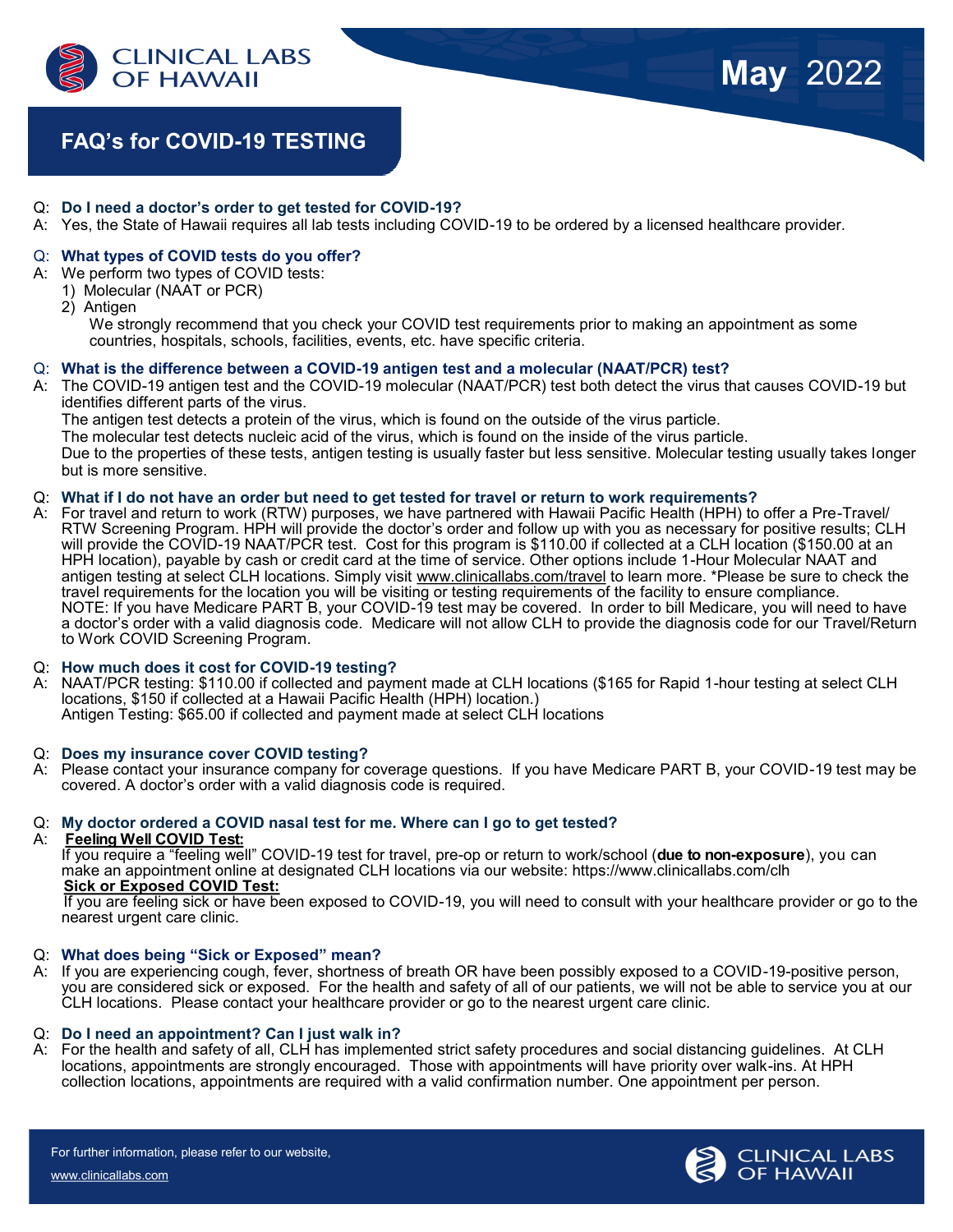

## **FAQ's for COVID-19 TESTING**

# Q: **How do I cancel or change my appointment?**

- To cancel an appointment, click on the "Cancel Appointment" link in your appointment confirmation email or text message. Hit the "I wish to cancel my appointment" button. Click OK on the confirmation pop-up. You may now book a new appointment.
- Q: **I am trying to schedule an appointment online and the site is saying it is not available. What do I do?**
- A: If the time slot you select is shaded, that appointment is not available. Please choose the next available time slot or choose a different location.

#### Q: **I would like to schedule all of my future appointments online, how can I do this**?

A: Our online appointment scheduler allows you to book an appointment up to 60 days in advance. We suggest that you visit our website as the date gets closer.

#### Q: **How can I get a copy of my results?**

A: Provide a valid email address on your test order form to receive a notification that your results are ready, or you can visit [www.clinicallabs.com/patient](http://www.clinicallabs.com/patient) to request an email notification when the COVID-19 test result is ready to view. Please wait 24 hours after specimen collection before requesting COVID Results to Patient (RTP) notifications as your order information must be in our system. Please know the patient information you provide: *first and last name, DOB, address, phone number, and specimen collection details must be an exact match of the information on your test order (i.e. if your order is for Thomas Aloha but you specify Tom Aloha as the patient name, results may not be accessible.)* Once you receive your result, we highly recommend that you download your report and/or take a screen-shot and save it to your phone for easy access. Please note that in order to access the CLH system, you must be logged in using a United States Wi -Fi network or IP address. For security reasons, international connections to CLH will not be able to access lab test results. If you need assistance with accessing results, please contact the Portal Help Desk at 808-679-4222 (Mon-Fri 8am to 4pm; weekends 9am to 12pm, hours are subject to change). CLH cannot release verbal results to patients over the phone. If urgent, contact your ordering provider for results.

#### Q: **How long will it take for the COVID test to be completed?**

A: Normal turn-around time for:

Molecular NAAT results is 24-72 hours\*

Antigen results is 90 minutes

\*It is best to plan accordingly as result times can vary based on demand. Refunds will not be provided for delays or the inability to access results. We recommend that you contact our Client Services Department in advance for support at 808-677-7998 or client.service@hawaiilabs.com. Hours are posted on our website.